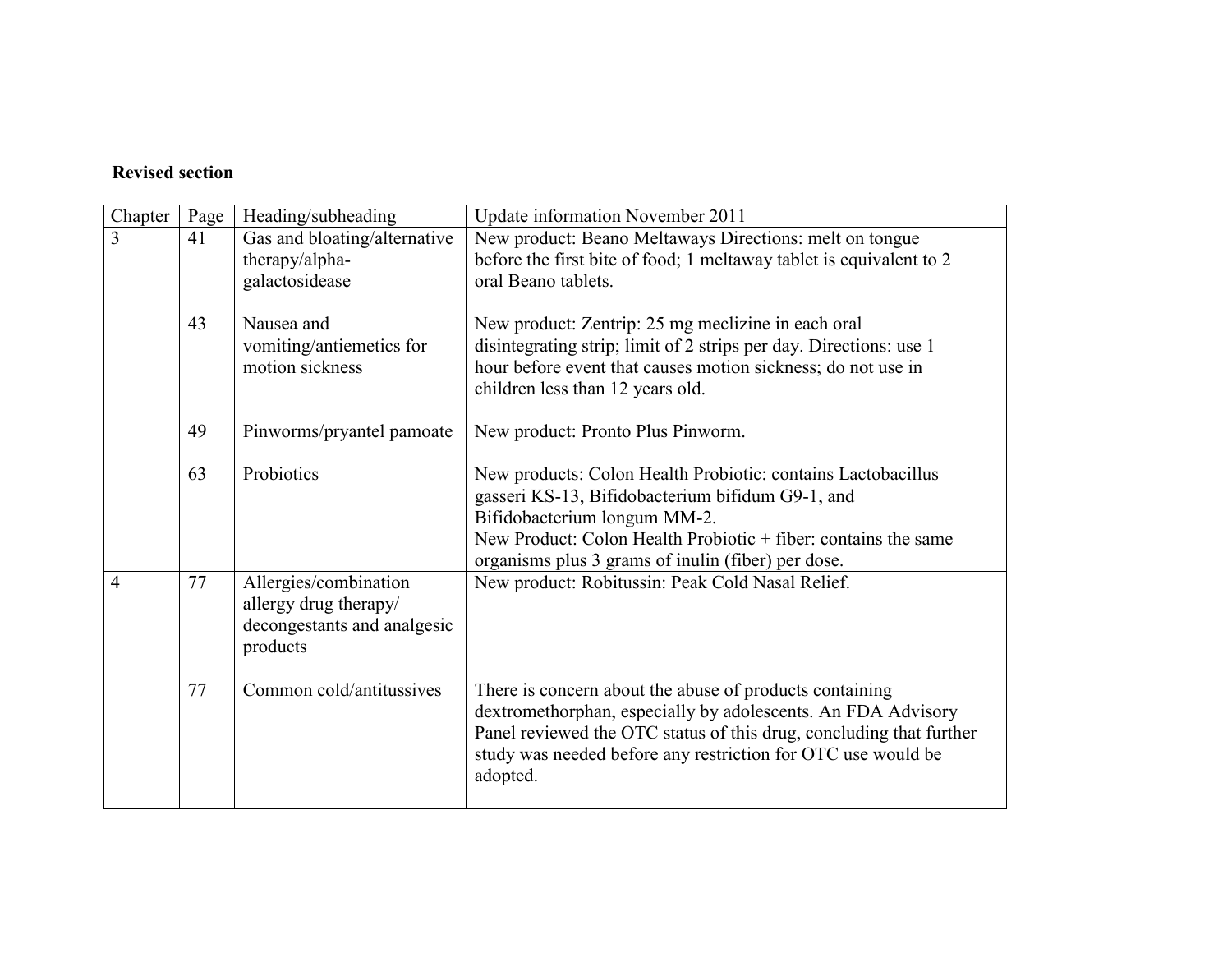|                | 79 | Common cold/central acting<br>antitussive | Name change: Robitussin Cough Gels now Robitussin: Lingering<br>Colds Long Acting Cough Gels.                                                                                                                                                                                                                                                                                                                                                                                                                                                                                                                                                                                                                                                                                                                                                                                                                                                                                                                                                                                                                                                                                                                                                                                                                       |
|----------------|----|-------------------------------------------|---------------------------------------------------------------------------------------------------------------------------------------------------------------------------------------------------------------------------------------------------------------------------------------------------------------------------------------------------------------------------------------------------------------------------------------------------------------------------------------------------------------------------------------------------------------------------------------------------------------------------------------------------------------------------------------------------------------------------------------------------------------------------------------------------------------------------------------------------------------------------------------------------------------------------------------------------------------------------------------------------------------------------------------------------------------------------------------------------------------------------------------------------------------------------------------------------------------------------------------------------------------------------------------------------------------------|
|                | 80 | Common cold/combination<br>cold products  | Name change: Robitussin DM now Robitussin Peak Cold: Cough +<br>Chest Congestion DM.                                                                                                                                                                                                                                                                                                                                                                                                                                                                                                                                                                                                                                                                                                                                                                                                                                                                                                                                                                                                                                                                                                                                                                                                                                |
|                | 84 | Asthma/epinephrine                        | Epinephrine oral inhalers containing chlorofluorocarbons will not be<br>available after December 31, 2011. Primatene Mist is the product<br>affected. Patients should see their doctor for appropriate treatment.<br>(Reference:<br>http://www.fda.gov/forConsumers/ConsumerUpdates/ucm2<br>47196.htm. Accessed: September 23, 2011.)                                                                                                                                                                                                                                                                                                                                                                                                                                                                                                                                                                                                                                                                                                                                                                                                                                                                                                                                                                               |
| $\overline{5}$ | 90 | Oral analgesics/<br>acetaminophen         | An Advisory Panel of the FDA reviewed medication errors associated<br>with the use of acetaminophen and made several recommendations to<br>help decrease the risk of errors. One recommendation was to<br>standardize the concentration of all liquid acetaminophen products<br>and to adopt a uniform measuring device for pediatric dosing. The<br>Consumer Healthcare Products Association (CHPA), a national trade<br>organization of OTC drug manufacturers, announced adoption of this<br>recommendation by all of its members in May 2011. All future<br>manufacture of liquid acetaminophen products by CHPA members<br>will contain 160 mg/5 mL and an age appropriate dosing device for<br>pediatric patients beginning in mid 2011.<br>This action may create confusion because the current supplies of<br>acetaminophen infant drops containing 80 mg per 0.8 mL are still<br>available in retail outlets, including pharmacies. There has been no<br>FDA recall of the infant drop formulations and they may continue to<br>be sold. Also, many caregivers may have infant drops in the home<br>and will probably continue to use them until the container is empty.<br>The recommended dose of acetaminophen remains the same for<br>children, 10 to 15 mg per kg of body weight. A person purchasing |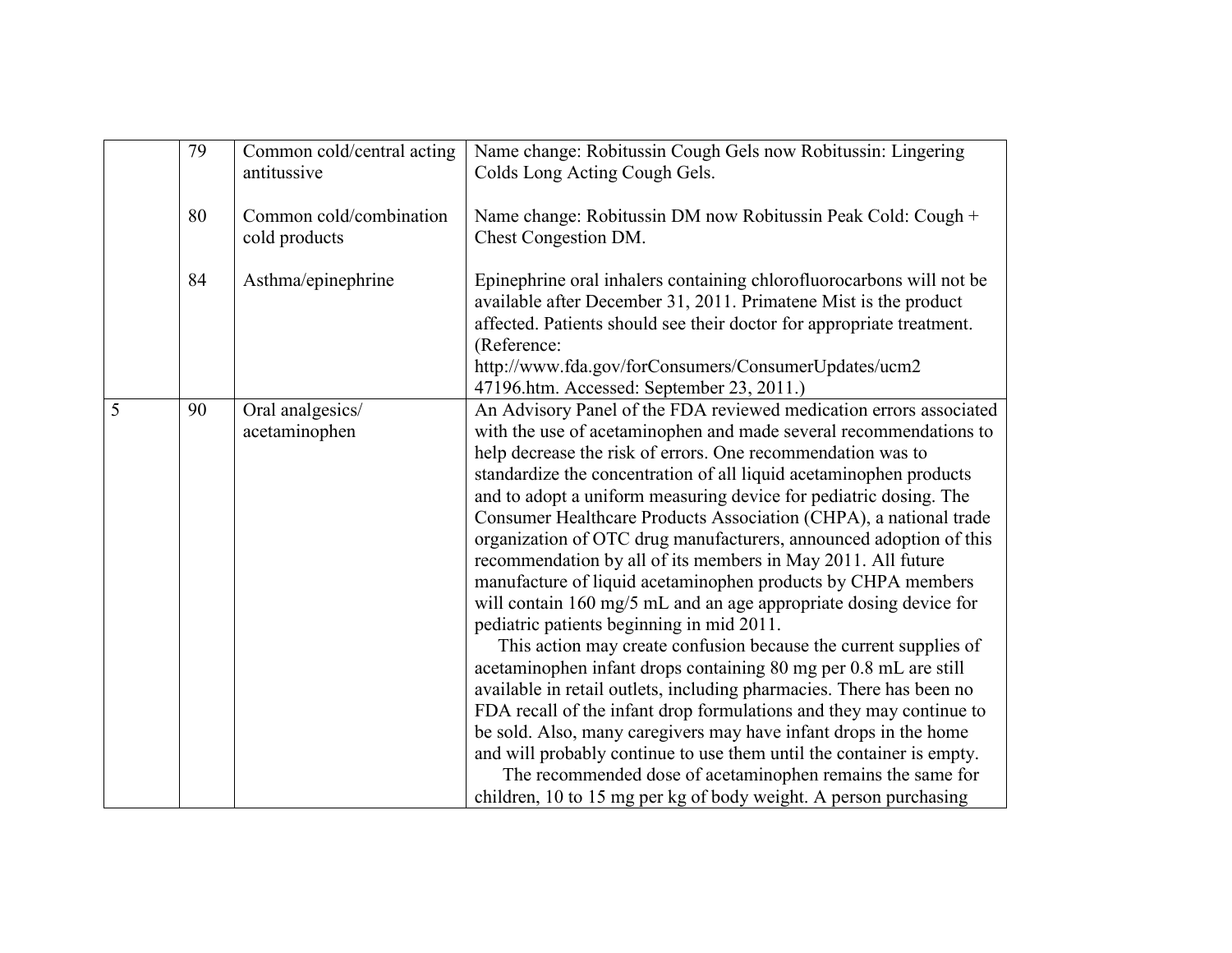|   |     |                                                                                 | newly manufactured acetaminophen will find different dosing<br>directions because of the change in concentration and pharmacists<br>should advise purchasers of this change. When a pharmacist is asked<br>about a pediatric dose of acetaminophen, they must first ask the<br>caregiver to read the exact label of the product in order to avoid<br>giving incorrect dosing information, since old and new product<br>formulations are both available.<br>It may take 1 to 2 years before all the liquid acetaminophen<br>products in the marketplace are replaced by the new 160 mg/5 mL<br>formulation. Pharmacists and consumers must be aware of the fact<br>that not all manufacturers are members of CHPA, and that this<br>change is voluntary. Internet purchasers must also be aware of the<br>fact that manufacturers outside of the US are not bound by this<br>voluntary policy.<br>Reference:<br>http://www.chpa-info.org/pressroom/05_05_11_PedAceConv.aspx.<br>Accessed: August 12, 2011.<br>McNeil, the manufacturer of Tylenol products has initiated a new,<br>voluntary program, Get Relief Responsibly, that encourages safe use<br>of acetaminophen. McNeil estimates that 600 OTC and prescription<br>products contain acetaminophen. McNeil plans to change its<br>recommendation from the maximum daily dose of 4,000 mg a day of<br>its Extra Strength Tylenol products to 3,000 mg a day in the Fall of<br>2011 in an effort to reduce over use of acetaminophen. |
|---|-----|---------------------------------------------------------------------------------|----------------------------------------------------------------------------------------------------------------------------------------------------------------------------------------------------------------------------------------------------------------------------------------------------------------------------------------------------------------------------------------------------------------------------------------------------------------------------------------------------------------------------------------------------------------------------------------------------------------------------------------------------------------------------------------------------------------------------------------------------------------------------------------------------------------------------------------------------------------------------------------------------------------------------------------------------------------------------------------------------------------------------------------------------------------------------------------------------------------------------------------------------------------------------------------------------------------------------------------------------------------------------------------------------------------------------------------------------------------------------------------------------------------------------------------------------------------------------------------------|
|   |     |                                                                                 | Reference:<br>http://www.tylenol.com/page2.jhtml?id=tylenol/news/newdosing.inc.<br>Accessed: November 14, 2011.                                                                                                                                                                                                                                                                                                                                                                                                                                                                                                                                                                                                                                                                                                                                                                                                                                                                                                                                                                                                                                                                                                                                                                                                                                                                                                                                                                              |
| 6 | 116 | Products for men/dietary<br>supplement for benign<br>prostate hyperplasia (BPH) | The most recent clinical trial to evaluate increasing doses of saw<br>palmetto extract to relieve symptoms of BPH failed to demonstrate<br>any benefit compared with placebo. Doses examined were 320 mg/d                                                                                                                                                                                                                                                                                                                                                                                                                                                                                                                                                                                                                                                                                                                                                                                                                                                                                                                                                                                                                                                                                                                                                                                                                                                                                   |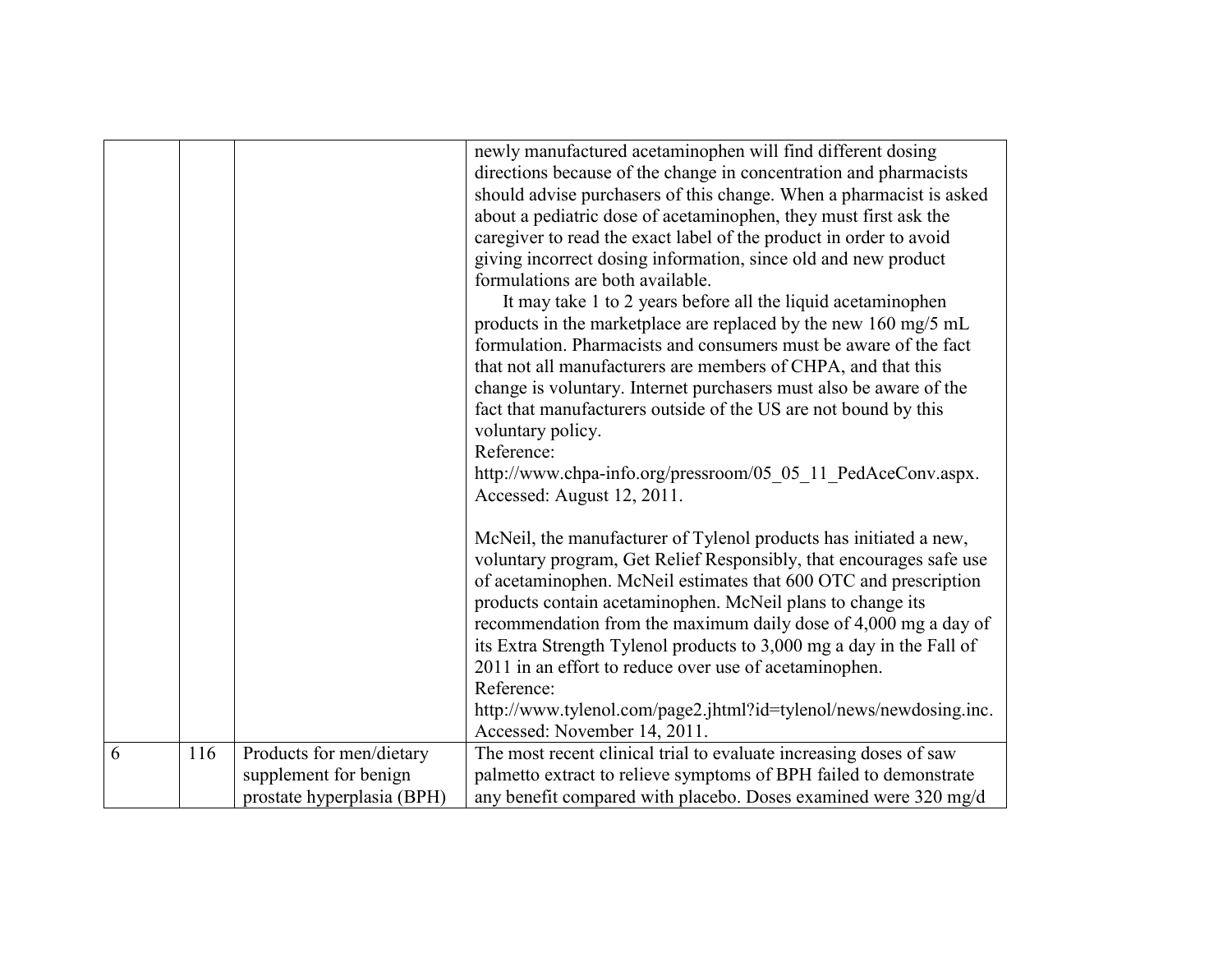|                |     |                                    | (the current recommended dose), 640 mg/d, and 940 mg/d.<br>Reference: Barry MJ, Meleth S, Lee JY et al. JAMA<br>2011;306:1344-1351.                                                                                                                                                                                                                                                                                                                                                                                                                                                                                                                                                                                                                                                                                                                                                           |
|----------------|-----|------------------------------------|-----------------------------------------------------------------------------------------------------------------------------------------------------------------------------------------------------------------------------------------------------------------------------------------------------------------------------------------------------------------------------------------------------------------------------------------------------------------------------------------------------------------------------------------------------------------------------------------------------------------------------------------------------------------------------------------------------------------------------------------------------------------------------------------------------------------------------------------------------------------------------------------------|
| $\overline{8}$ | 175 | Sunscreens/monograph<br>sunscreens | The Final Rule for labeling of sunscreens includes the following new<br>indication for use for all products having a $SPF > 15$ : If used as<br>directed with other sun protection measures this product will decrease<br>the risk of skin cancer and early aging of the skin caused by sun<br>exposure.<br>Additional directions for proper use include: apply liberally 15<br>minutes before sun exposure; water resistant (reappliction after 40<br>minutes in the water) and very water resistant (reapplication after 80<br>minutes in the water) should be reapplied every 2 hours if not in the<br>water. Use of the terms sunblock, waterproof or sweat proof is not<br>permitted in product labeling.<br>Reference: Labeling and effectiveness testing; Sunscreen drug<br>products for over-the-counter human use. Fed Regist 2011;<br>76:35620-35665.                               |
| 9              | 197 | Weight loss products               | The search for safe products that promote weight loss has included<br>the dietary supplement Hoodia gordonii, specifically 2 major steroid<br>glycosides referred to as HGPE. A small (49 healthy overweight<br>women), short (15 day) randomized, double-blinded, placebo<br>controlled clinical trial did not demonstrate any significant weight<br>loss or decrease in energy intake. Adverse effects of Hoodia<br>compared to placebo including nausea and vomiting, increased blood<br>pressure, heart rate, and pulse, and increased levels of bilirubin and<br>alkaline phosphatase.<br>Reference: Blom WAM, Abrahamse SL, Bradford R, et al. Effects of<br>15-d repeated consumption of Hoodia gordonii purified extract on<br>safety, ad libitum energy intake, and body weight in healthy,<br>overweight women: a randomized controlled trial. Am J Clin Nutr<br>2011;94:1171-1181. |